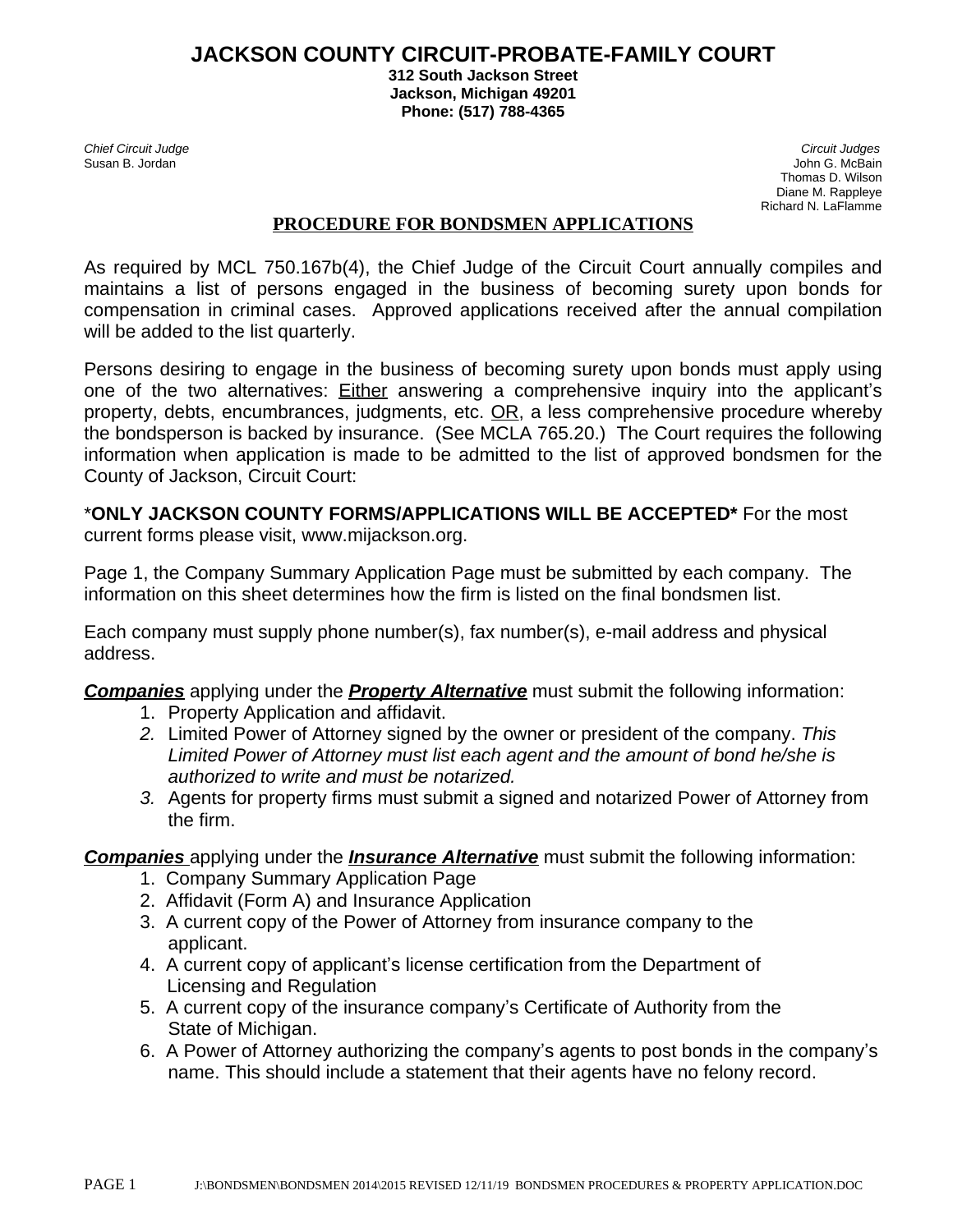*Agents* of firms using the insurance alternative must supply the following:

- 1. Copy of **current** license certification.
- 2. Copy of issuing States Driver's License
- 3. Power of attorney from bonding company.
- 4. Completed Insurance application

Companies submitting multiple names/bond companies will be required to submit supporting documentation that each company follows all the legal formalities of the recognized business organization in Michigan. This may involve a request to show that separate tax forms are being filed for each bond company.

**Annual Renewal:** *If no information has changed from the current year or if only minor changes are made, the Annual Renewal and Change Form [Form B] may be submitted by each firm, thus negating the need to submit the whole application packet for the coming year*. This form may also be used for making minor changes to the listing, such as adding, deleting agents or changing the authorized amount for an agent. Proper paperwork must also be included for these changes.

An alphabetized bondsmen list will be issued after January 1 of each year. *\*PLEASE NOTE: Jackson County does not allow symbols as part of the bond company name.* Companies qualifying for the list and having a symbol as part of their name will have the symbol dropped and will be alphabetized consistent with The Gregg Reference Manual.

All information for the bondsmen's list must be delivered to the Court Administration Office by the stated deadline set by said office. Annual and Quarterly update deadlines will be posted on the Jackson County Website [www.mijackson.org.](http://www.mijackson.org)

The Court Administration Office circulates the list to all local Courts and the appropriate law enforcement agencies.

All updates take effect immediately.

Susan B. Jordan Chief Circuit Court Judge

Dated: September 30, 1999 Revised: November 12, 2003 Revised: December 29, 2008 Revised: April 27, 2009 Revised: March 18, 2010 Revised: July 12, 2011 Revised: January 9, 2014 Revised: October 24, 2014 Revised: December 31, 2014 Revised: December 11, 2019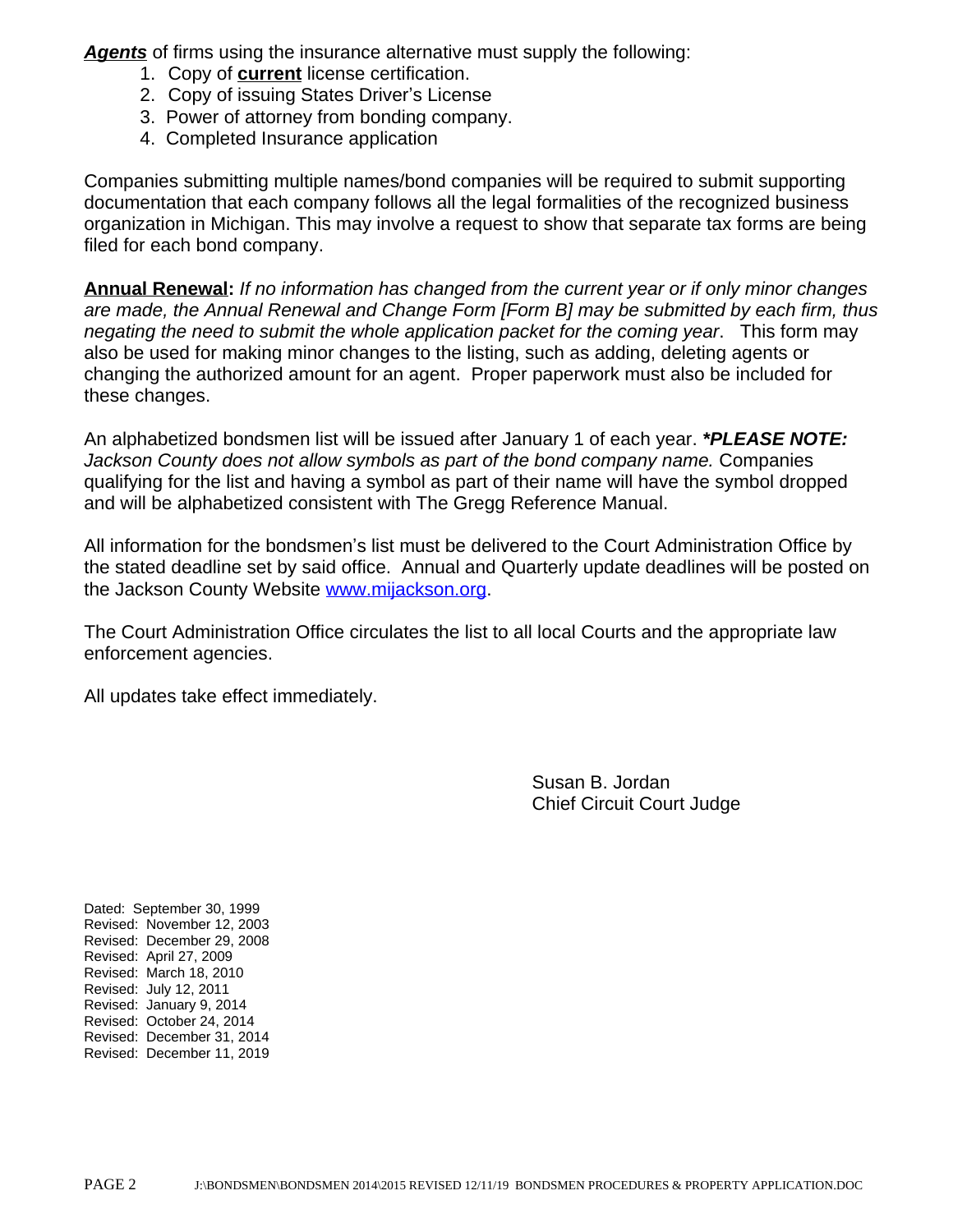## **JACKSON COUNTY BONDSMEN** PROPERTY APPLICATION

| <b>COMPANY SUMMARY</b>                                                                                                    |           |                                                                                                                       |             |              |
|---------------------------------------------------------------------------------------------------------------------------|-----------|-----------------------------------------------------------------------------------------------------------------------|-------------|--------------|
| <b>COMPANY NAME:</b>                                                                                                      |           |                                                                                                                       |             |              |
| <b>COMPANY ISSUANCE LIMIT:</b>                                                                                            |           | <u> 1980 - Johann Stein, marwolaethau a bhann ann an t-Alban ann an t-Alban ann an t-Alban ann an t-Alban ann an </u> |             |              |
| <b>COMPANY ADDRESS:</b>                                                                                                   |           |                                                                                                                       |             |              |
| COMPANY PHONE NO.'(S):                                                                                                    |           |                                                                                                                       |             |              |
|                                                                                                                           |           |                                                                                                                       |             |              |
|                                                                                                                           |           |                                                                                                                       |             |              |
| COMPANY E-MAIL ADDRESS(S):                                                                                                |           |                                                                                                                       |             |              |
| Do you want your company e-mail address on the list?                                                                      |           | YES <sup>[</sup>                                                                                                      | NO          |              |
| AGENTS' NAME & BOND LIMIT(S):                                                                                             |           |                                                                                                                       |             |              |
| (Please print clearly and include First, Last & Middle Int.)                                                              | \$250,000 | \$500,000                                                                                                             | \$1,000,000 | <b>OTHER</b> |
| <u> 2002 - Jan James James Barnett, militar film eta indian erroman eraikin erroman erroman erroman erroman erroman e</u> |           |                                                                                                                       |             | \$           |
|                                                                                                                           |           |                                                                                                                       |             |              |
|                                                                                                                           |           |                                                                                                                       |             |              |
| <u> 1989 - Johann Barbara, martin amerikan basar dan berasal dalam basa dalam basa dalam basa dalam basa dalam b</u>      |           |                                                                                                                       |             |              |
|                                                                                                                           |           |                                                                                                                       |             |              |
|                                                                                                                           |           |                                                                                                                       |             |              |
| <u> 1989 - Johann John Stein, markin fan it fjort fan it fjort fan it fjort fan it fjort fan it fjort fan it fjort f</u>  |           |                                                                                                                       |             |              |
|                                                                                                                           |           |                                                                                                                       |             |              |
|                                                                                                                           |           |                                                                                                                       |             |              |
|                                                                                                                           |           |                                                                                                                       |             |              |
|                                                                                                                           |           |                                                                                                                       |             |              |
|                                                                                                                           |           |                                                                                                                       |             |              |
|                                                                                                                           |           |                                                                                                                       |             |              |
|                                                                                                                           |           |                                                                                                                       |             |              |
|                                                                                                                           |           |                                                                                                                       |             |              |
|                                                                                                                           |           |                                                                                                                       |             |              |
|                                                                                                                           |           |                                                                                                                       |             |              |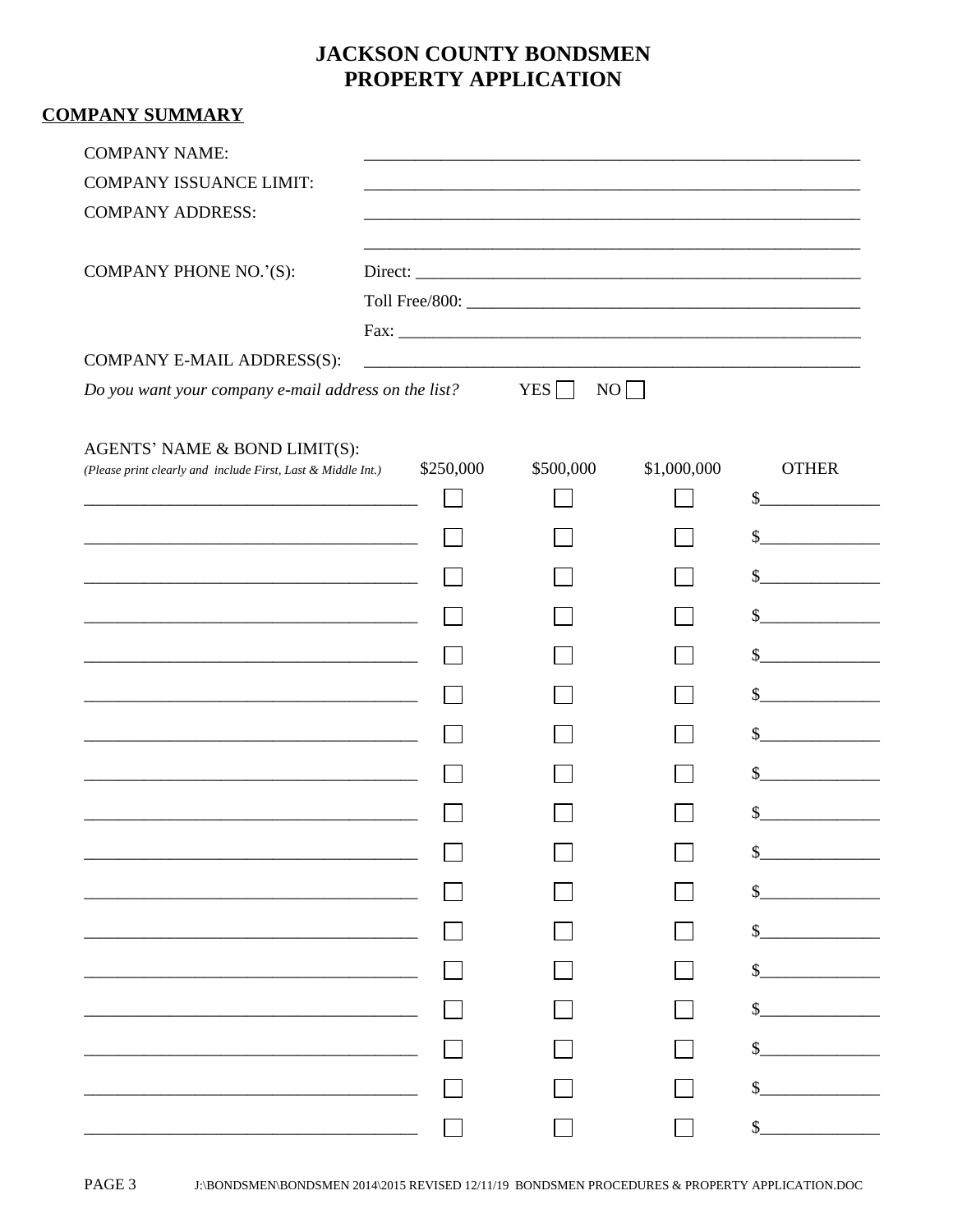## **PROPERTY APPLICATION: – signed and notarized….**

| 3. Michigan Driver's License: 1988. [19] Expiration Date: 1998. [20] Expiration Date:                                                                                                                                        |  |  |  |
|------------------------------------------------------------------------------------------------------------------------------------------------------------------------------------------------------------------------------|--|--|--|
| 4. Married: Not Married: If married spouses full name: _________________________                                                                                                                                             |  |  |  |
|                                                                                                                                                                                                                              |  |  |  |
|                                                                                                                                                                                                                              |  |  |  |
|                                                                                                                                                                                                                              |  |  |  |
|                                                                                                                                                                                                                              |  |  |  |
|                                                                                                                                                                                                                              |  |  |  |
|                                                                                                                                                                                                                              |  |  |  |
| 8. Current Employer(s) and previous employers for the last five years, include amount of income for each:                                                                                                                    |  |  |  |
| Employer: Current $\Box$ Past $\Box$                                                                                                                                                                                         |  |  |  |
|                                                                                                                                                                                                                              |  |  |  |
| Employer: Current Past Past Pure Past Pure Past Pure Past Pure Past Pure Past Pure Past Pure Past Pure Past Pu                                                                                                               |  |  |  |
|                                                                                                                                                                                                                              |  |  |  |
| 9. Street address and property tax bill of any real estate owned by the applicant in his/her name only. Attach pages                                                                                                         |  |  |  |
|                                                                                                                                                                                                                              |  |  |  |
|                                                                                                                                                                                                                              |  |  |  |
| 10. Description of any mortgage, lien, or encumbrance upon any of the real estate mentioned in item number 9<br>indicating the amount of the mortgage, lien or encumbrance, and the name(s) of the mortgagee or lien holder. |  |  |  |
|                                                                                                                                                                                                                              |  |  |  |

\_\_\_\_\_\_\_\_\_\_\_\_\_\_\_\_\_\_\_\_\_\_\_\_\_\_\_\_\_\_\_\_\_\_\_\_\_\_\_\_\_\_\_\_\_\_\_\_\_\_\_\_\_\_\_\_\_\_\_\_\_\_\_\_\_\_\_\_\_\_\_\_\_\_\_\_\_\_\_\_\_\_\_\_\_\_\_\_\_\_\_\_\_

\_\_\_\_\_\_\_\_\_\_\_\_\_\_\_\_\_\_\_\_\_\_\_\_\_\_\_\_\_\_\_\_\_\_\_\_\_\_\_\_\_\_\_\_\_\_\_\_\_\_\_\_\_\_\_\_\_\_\_\_\_\_\_\_\_\_\_\_\_\_\_\_\_\_\_\_\_\_\_\_\_\_\_\_\_\_\_\_\_\_\_\_\_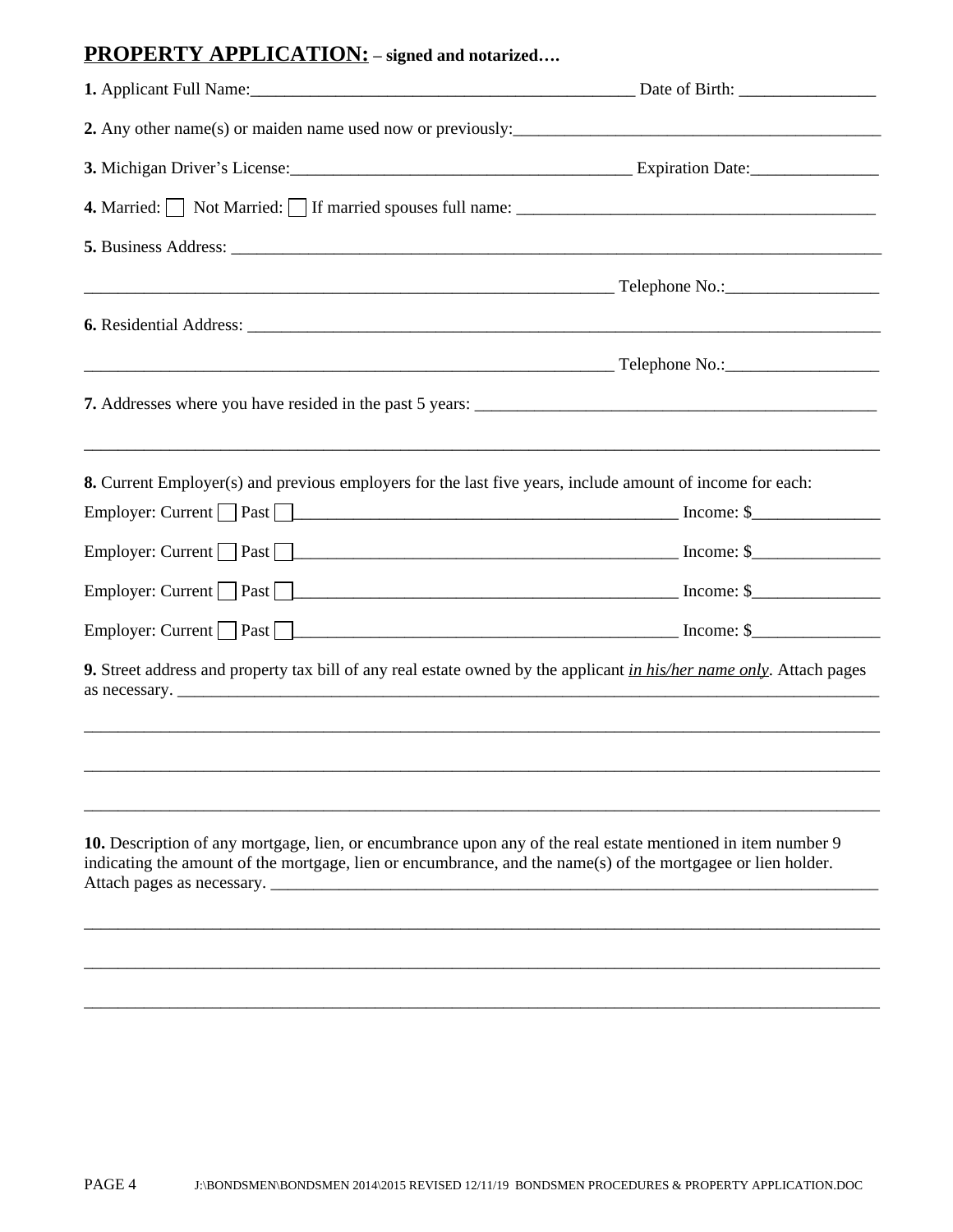**11.** Description of any and all stocks and bonds owned by the application *in his/her name only*, and the location thereof.

| uiutu.                                                                                                                                                                                                                                                                                                                                     |                                                                                                             |
|--------------------------------------------------------------------------------------------------------------------------------------------------------------------------------------------------------------------------------------------------------------------------------------------------------------------------------------------|-------------------------------------------------------------------------------------------------------------|
|                                                                                                                                                                                                                                                                                                                                            |                                                                                                             |
|                                                                                                                                                                                                                                                                                                                                            |                                                                                                             |
|                                                                                                                                                                                                                                                                                                                                            |                                                                                                             |
| 12. Description of any mortgage, lien or encumbrance upon the stocks, bonds, etc. mentioned in item number 11<br>and the name(s) of the mortgage or lien holder.                                                                                                                                                                           |                                                                                                             |
|                                                                                                                                                                                                                                                                                                                                            |                                                                                                             |
| 13. Are there any past or pending civil or criminal cases (non-traffic) against the applicant? YES                                                                                                                                                                                                                                         | NO                                                                                                          |
| 14. If yes, CIVIL: what are the case number, name, jurisdiction and the total amount of damages claimed by the<br>opposite party? PAST PENDING Please use back of page if more room is needed, if doing so please indicate<br>past or present.                                                                                             |                                                                                                             |
|                                                                                                                                                                                                                                                                                                                                            |                                                                                                             |
| 15. Please list any past or pending criminal charges, felony or misdemeanor within the last 10 years.<br>PAST <sup> </sup><br>$\blacksquare$                                                                                                                                                                                               | <b>PENDING</b> Please use back of page if more room is needed, if doing so please indicate past or present. |
|                                                                                                                                                                                                                                                                                                                                            |                                                                                                             |
|                                                                                                                                                                                                                                                                                                                                            |                                                                                                             |
| 16. A statement indicating whether you have ever been subjected to garnishment or seizure, or involved in<br>bankruptcy proceedings. If you have been involved in bankruptcy proceedings, attach a copy of your discharge in<br>bankruptcy and copies of any documents to prove you now have a good business reputation, such as reference |                                                                                                             |
|                                                                                                                                                                                                                                                                                                                                            |                                                                                                             |
|                                                                                                                                                                                                                                                                                                                                            |                                                                                                             |
| 17. List all savings accounts of the applicant, including the name and address of the bank(s), the account number(s),<br>and the amount on deposit.                                                                                                                                                                                        |                                                                                                             |
| Bank Name & Address: Name And Address and Address and Address and Address and Address and Address and Address and Address and Address and Address and Address and Address and Address and Address and Address and Address and                                                                                                              |                                                                                                             |
|                                                                                                                                                                                                                                                                                                                                            |                                                                                                             |
| $Account # \_$                                                                                                                                                                                                                                                                                                                             |                                                                                                             |
|                                                                                                                                                                                                                                                                                                                                            |                                                                                                             |
|                                                                                                                                                                                                                                                                                                                                            |                                                                                                             |
|                                                                                                                                                                                                                                                                                                                                            |                                                                                                             |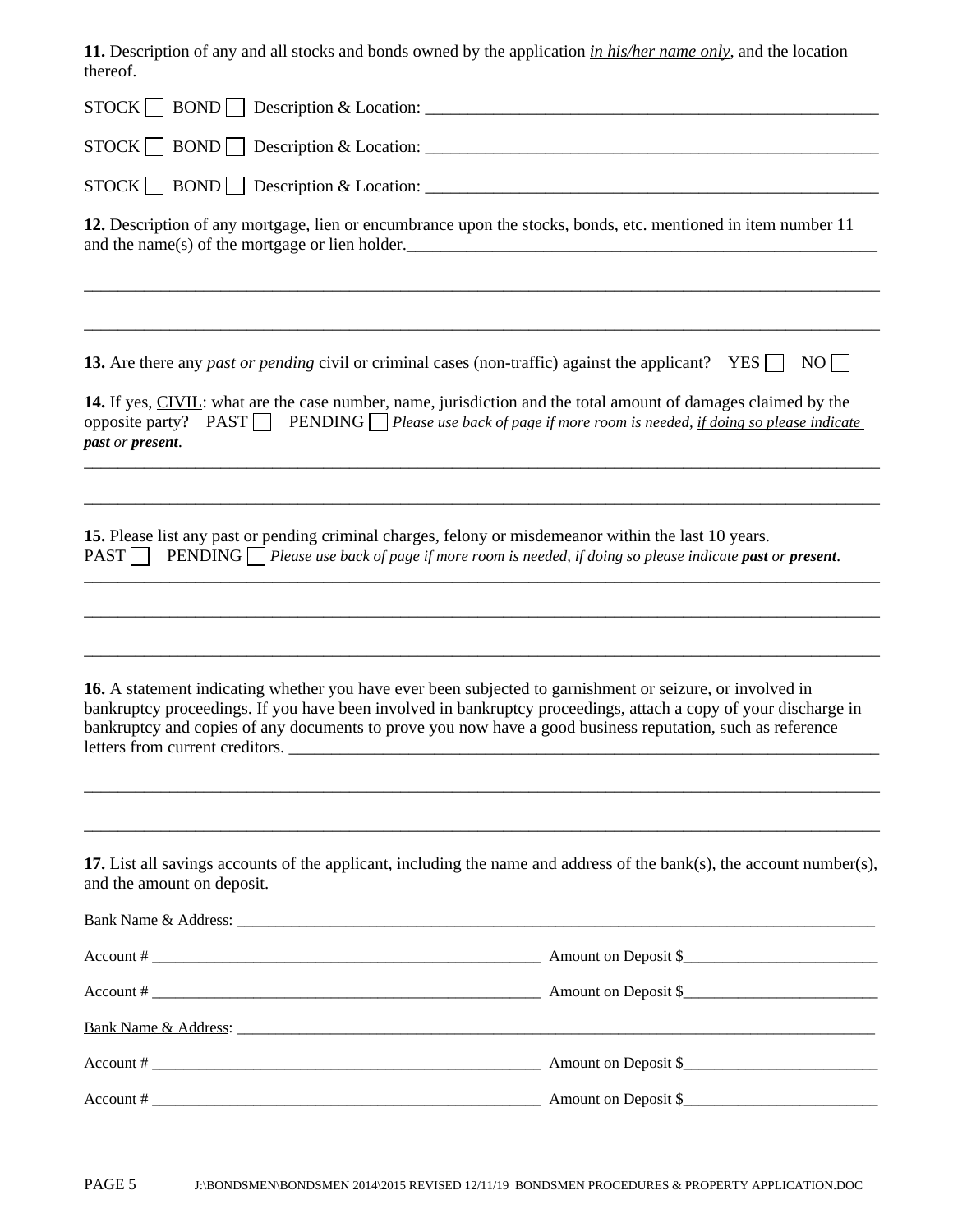**17. Continued:** List all savings accounts of the applicant, including the name and address of the bank(s), the account number(s), and the amount on deposit.

|                                                             |                                                                                             | $Account # \_$                                                                                                                                                                                                                 |
|-------------------------------------------------------------|---------------------------------------------------------------------------------------------|--------------------------------------------------------------------------------------------------------------------------------------------------------------------------------------------------------------------------------|
|                                                             |                                                                                             |                                                                                                                                                                                                                                |
|                                                             |                                                                                             | Bank Name & Address: The Manual Community of the Manual Community of the Manual Community of the Manual Community of the Manual Community of the Manual Community of the Manual Community of the Manual Community of the Manua |
|                                                             |                                                                                             | $Account # \_$                                                                                                                                                                                                                 |
|                                                             |                                                                                             |                                                                                                                                                                                                                                |
|                                                             | each creditor; and the amount and schedule of payments due for each creditor.               | 18. List all debts/obligations of the applicant, including the name and address of the creditor, the total amount due                                                                                                          |
|                                                             |                                                                                             |                                                                                                                                                                                                                                |
|                                                             |                                                                                             |                                                                                                                                                                                                                                |
|                                                             |                                                                                             | Creditor Name & Address:                                                                                                                                                                                                       |
|                                                             |                                                                                             |                                                                                                                                                                                                                                |
|                                                             |                                                                                             | Creditor Name & Address:                                                                                                                                                                                                       |
|                                                             |                                                                                             |                                                                                                                                                                                                                                |
|                                                             |                                                                                             | Creditor Name & Address: 2008 Contract and Contract and Contract and Contract and Contract and Contract and Contract and Contract and Contract and Contract and Contract and Contract and Contract and Contract and Contract a |
|                                                             |                                                                                             |                                                                                                                                                                                                                                |
|                                                             | 19. List all outstanding judgments against this applicant, including the nature and amount. |                                                                                                                                                                                                                                |
|                                                             |                                                                                             |                                                                                                                                                                                                                                |
|                                                             |                                                                                             |                                                                                                                                                                                                                                |
|                                                             |                                                                                             |                                                                                                                                                                                                                                |
|                                                             |                                                                                             |                                                                                                                                                                                                                                |
| forfeitures that have been entered, but have not been paid. |                                                                                             | 20. Give the case name and number for any judgments in any court against you or your company, or are there bond                                                                                                                |
|                                                             |                                                                                             | $\text{Case No.}:$                                                                                                                                                                                                             |
|                                                             |                                                                                             | $\text{Case No.}:$                                                                                                                                                                                                             |
|                                                             |                                                                                             |                                                                                                                                                                                                                                |
|                                                             |                                                                                             | $\text{Case No.:}$                                                                                                                                                                                                             |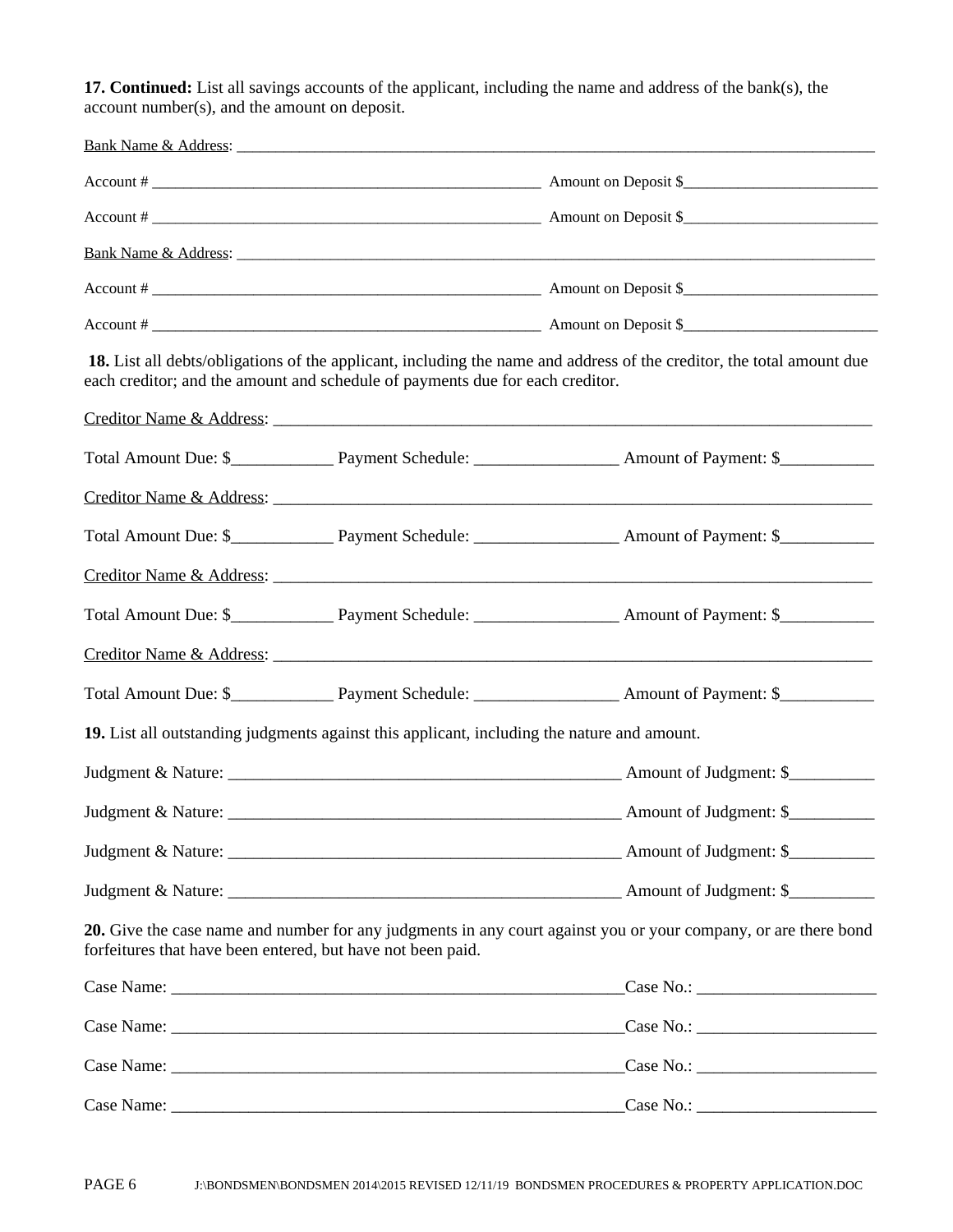**21.** List any partnership to which the applicant is a member *(including a partnership that acts as surety upon bonds in criminal cases).*

\_\_\_\_\_\_\_\_\_\_\_\_\_\_\_\_\_\_\_\_\_\_\_\_\_\_\_\_\_\_\_\_\_\_\_\_\_\_\_\_\_\_\_\_\_\_\_\_\_\_\_\_\_\_\_\_\_\_\_\_\_\_\_\_\_\_\_\_\_\_\_\_\_\_\_\_\_\_\_\_\_\_\_\_\_\_\_\_\_\_\_\_\_

**\_\_\_\_\_\_\_\_\_\_\_\_\_\_\_\_\_\_\_\_\_\_\_\_\_\_\_\_\_\_\_\_\_\_\_\_\_\_\_\_\_\_\_\_\_\_\_\_\_\_\_\_\_\_\_\_\_\_\_\_\_\_\_\_\_\_\_\_\_\_\_\_\_\_\_\_\_\_\_\_\_\_\_\_\_\_\_\_\_\_\_\_\_**

**\_\_\_\_\_\_\_\_\_\_\_\_\_\_\_\_\_\_\_\_\_\_\_\_\_\_\_\_\_\_\_\_\_\_\_\_\_\_\_\_\_\_\_\_\_\_\_\_\_\_\_\_\_\_\_\_\_\_\_\_\_\_\_\_\_\_\_\_\_\_\_\_\_\_\_\_\_\_\_\_\_\_\_\_\_\_\_\_\_\_\_\_\_**

\_\_\_\_\_\_\_\_\_\_\_\_\_\_\_\_\_\_\_\_\_\_\_\_\_\_\_\_\_\_\_\_\_\_\_\_\_\_\_\_\_\_\_\_\_\_\_\_\_\_\_\_\_\_\_\_\_\_\_\_\_\_\_\_\_\_\_\_\_\_\_\_\_\_\_\_\_\_\_\_\_\_\_\_\_\_\_\_\_\_\_\_\_

\_\_\_\_\_\_\_\_\_\_\_\_\_\_\_\_\_\_\_\_\_\_\_\_\_\_\_\_\_\_\_\_\_\_\_\_\_\_\_\_\_\_\_\_\_\_\_\_\_\_\_\_\_\_\_\_\_\_\_\_\_\_\_\_\_\_\_\_\_\_\_\_\_\_\_\_\_\_\_\_\_\_\_\_\_\_\_\_\_\_\_\_\_

\_\_\_\_\_\_\_\_\_\_\_\_\_\_\_\_\_\_\_\_\_\_\_\_\_\_\_\_\_\_\_\_\_\_\_\_\_\_\_\_\_\_\_\_\_\_\_\_\_\_\_\_\_\_\_\_\_\_\_\_\_\_\_\_\_\_\_\_\_\_\_\_\_\_\_\_\_\_\_\_\_\_\_\_\_\_\_\_\_\_\_\_\_

**22.** List any other personal property *in the applicant's name only* that the applicant wishes the Chief Judge to consider in relation to his/her financial status and this application process.

**NOTARY** – *must be completed and notarized at time application is submitted for review & approval.*

\_\_\_\_\_\_\_\_\_\_\_\_\_\_\_\_\_\_\_\_\_\_\_\_\_\_\_\_\_\_ \_\_\_\_\_\_\_\_\_\_\_\_\_\_\_\_\_\_\_\_\_\_\_\_\_\_\_\_\_\_\_\_\_\_\_\_\_\_\_\_\_\_\_\_\_\_\_

DATE: SIGNATURE OF APPLICANT:

\_\_\_\_\_\_\_\_\_\_\_\_\_\_\_\_\_\_\_\_\_\_\_\_\_\_\_\_\_\_\_\_\_\_\_\_\_\_\_\_\_\_\_\_\_\_\_\_\_\_\_\_ PRINTED NAME:

Subscribed and sworn to before me, a notary public in and for the County of \_\_\_\_\_\_\_\_\_\_\_\_\_\_\_\_\_\_\_\_\_\_\_\_\_\_\_\_\_\_\_\_\_\_ State of Michigan, this  $\frac{1}{\text{day of}}$  day of  $\frac{1}{\text{day of}}$ , 20

NOTARY PUBLIC:

MY COMMISSION EXPIRES: \_\_\_\_\_\_\_\_\_\_\_\_\_\_\_\_\_\_\_\_\_\_\_\_\_\_

\_\_\_\_\_\_\_\_\_\_\_\_\_\_\_\_\_\_\_\_\_\_\_\_\_\_\_\_\_\_\_\_\_\_\_\_\_\_\_\_\_\_\_\_\_\_\_\_\_\_\_\_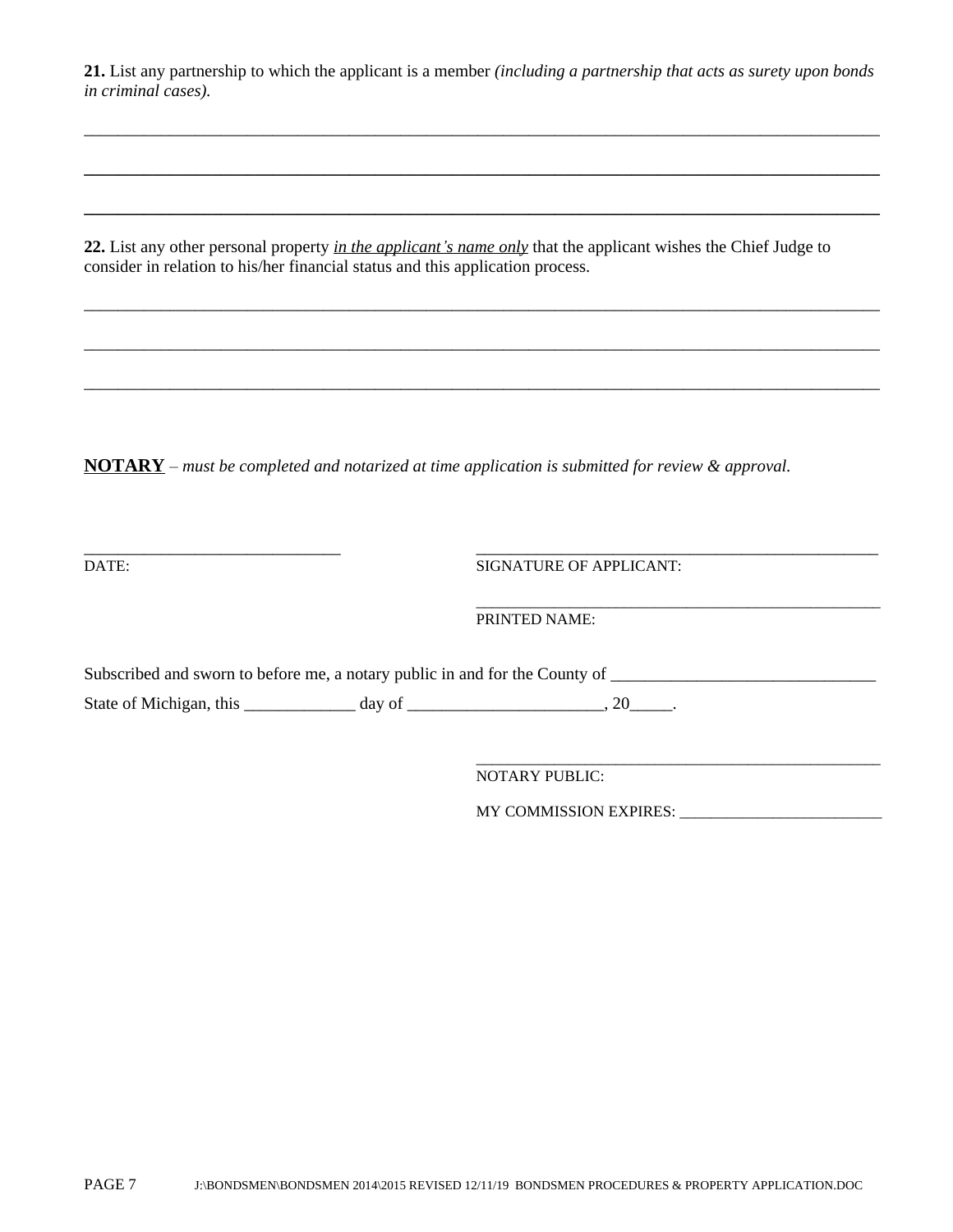## **FORM A**

### **PROPERTY AFFIDAVIT**

(to be signed by each applicant and notary)

| <b>APPLICANT'S NAME:</b> |  |
|--------------------------|--|
| <b>COMPANY NAME:</b>     |  |
| <b>COMPANY ADDRESS:</b>  |  |
|                          |  |
| <b>COMPANY PHONE #:</b>  |  |

- A. I will not sell, assign away, mortgage, nor encumber any of the assets listed in this affidavit without first notifying the Chief Judge by certified mail.
- B. I will at no time become obligated upon bonds in a dollar amount in excess of the amount established by the Chief Judge. **This shall include and apply to bonds written in Jackson County as well as elsewhere.**
- C. I authorize any bank, stock brokerage firm, or credit exchange to freely and fully disclose to the Chief Judge or the Chief Judge's agent any information possessed by such parties pertaining to the applicant and his/her assets and liabilities.
- D. I shall promptly notify the Chief Judge by certified mail of any change in my residence or business addresses.
- E. I understand that a current affidavit containing the above information must be filed with the Circuit Court Administration Office on or before December 30, of the current year by persons wishing to remain on the list of approved bondsmen.
- F. I understand that agents of an approved bondsman are authorized to sign recognizance under a power of attorney when said document includes the provision that power of attorney is authorized to write bonds for a sum not to exceed \$ The Until the bondsman delivers t the Chief Judge a new qualifying power establishing a higher limit.

\_\_\_\_\_\_\_\_\_\_\_\_\_\_\_\_\_\_\_\_\_\_\_\_\_\_\_\_\_\_ \_\_\_\_\_\_\_\_\_\_\_\_\_\_\_\_\_\_\_\_\_\_\_\_\_\_\_\_\_\_\_\_\_\_\_\_\_\_\_\_\_\_\_\_ DATE: SIGNATURE OF APPLICANT:

> \_\_\_\_\_\_\_\_\_\_\_\_\_\_\_\_\_\_\_\_\_\_\_\_\_\_\_\_\_\_\_\_\_\_\_\_\_\_\_\_\_\_\_\_\_\_\_\_ PRINTED NAME:

Subscribed and sworn to before me, a notary public in and for the County of \_\_\_\_\_\_\_\_\_\_\_\_\_\_\_\_\_\_\_\_\_\_\_\_

State of Michigan, this \_\_\_\_\_\_\_\_\_\_\_\_\_ day of \_\_\_\_\_\_\_\_\_\_\_\_\_\_\_\_\_\_\_\_, 20\_\_\_\_\_.

\_\_\_\_\_\_\_\_\_\_\_\_\_\_\_\_\_\_\_\_\_\_\_\_\_\_\_\_\_\_\_\_\_\_\_\_\_\_\_\_\_\_\_\_\_\_\_\_ NOTARY PUBLIC:

MY COMMISSION EXPIRES: \_\_\_\_\_\_\_\_\_\_\_\_\_\_\_\_\_\_\_\_\_\_